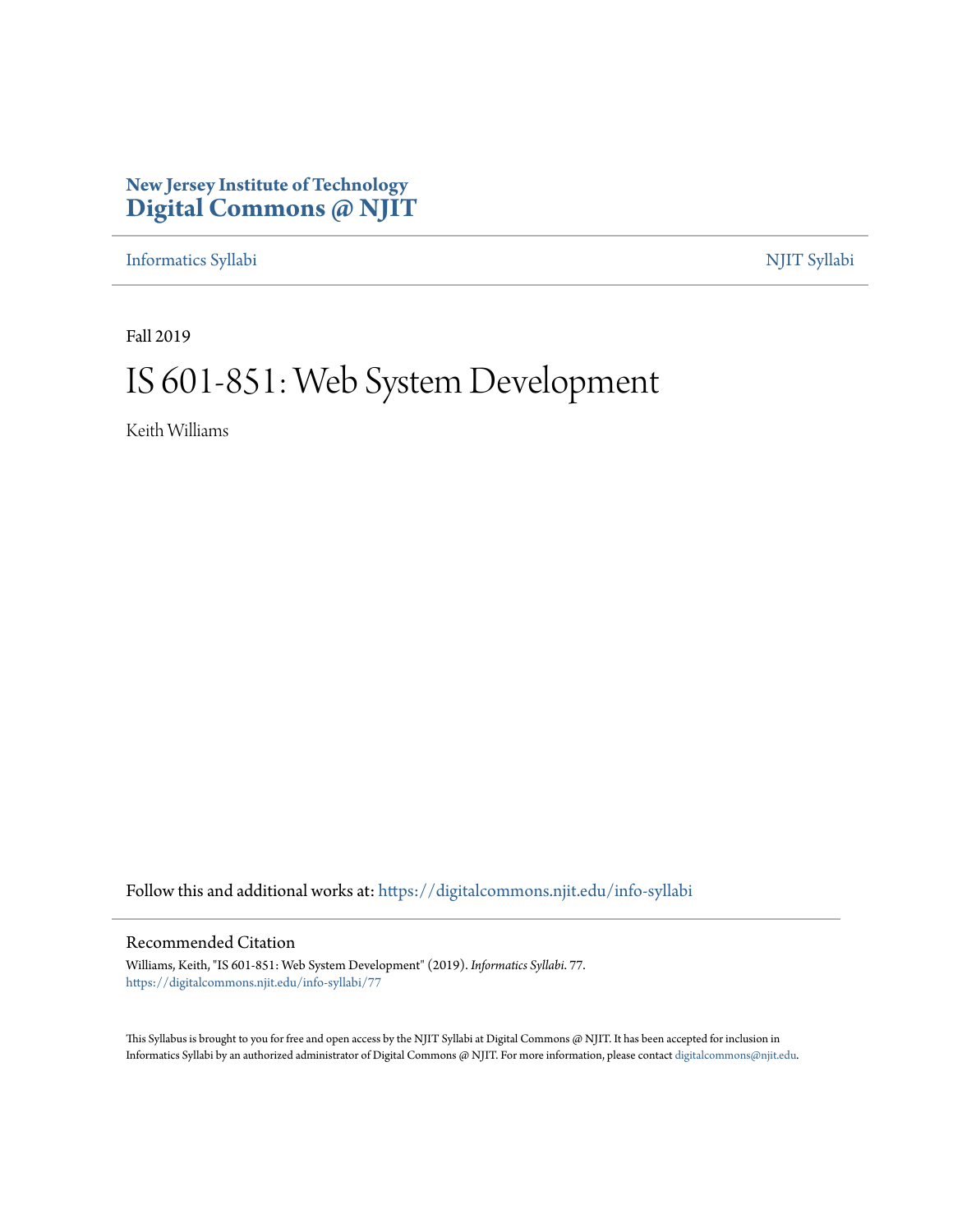**Course Number:** IS601 **Course Title:** Web System Development **Section:** 851 **Semester:** Fall 2019 **Date & Time:** Online **Location:** CKB106 **Credits:** 3 **Contact Hours:** Online

#### **Instructor Information:**

Name: Keith Williams Office: 5114 GITC Phone Number: 551-580-3989 Email: [kwilliam@njit.edu](mailto:kwilliam@njit.edu) IM: Slack Preferred

**Office Hours:** Monday: 5PM-5:50PM (By Appoint Only) Thursday: 5PM-5:50PM (By Appoint Only) Friday: 5PM-5:50PM (By Appoint Only) Slack Chat Preferred <https://app.slack.com/client/T28EF5C02/CN16J8HFH>

#### **Course Materials**

All course materials are provided online through recorded video lessons and hand-on projects. In additions, extensive online resources are provided.

#### **Catalog Description**

Students will gain experience in the development of Web based systems using an object oriented programming language and SQL. Students will learn to develop a web based system through an intensive hands-on project that requires students to apply real-world problem-solving skills to meet the challenge of developing a web based information system. Students will learn the basic principles of web based applications, MVC application design, how to apply object oriented design patterns, design a relational database, and write SQL queries to create, retrieve, update, and delete information in a database.

Prerequisites: NONE

### **Learning Outcomes**

- 1. Students will be able to create an application using PHP and MySQL.
- 2. Students will be able to design and implement a user registration and management process for a web application.
- 3. Students will be able to demonstrate fundamental concepts in web application development such as Model View Control (MVC) and other OOP design patterns
- 4. Students will be able to demonstrate the ability to collaborate using source code management software.
- 5. Students will be able to demonstrate through coding and project design concepts such as DRY, Yagni, and basic OOP Design Patterns
- 6. Students will be able to use SQL create, retrieve, update, and delete (CRUD) queries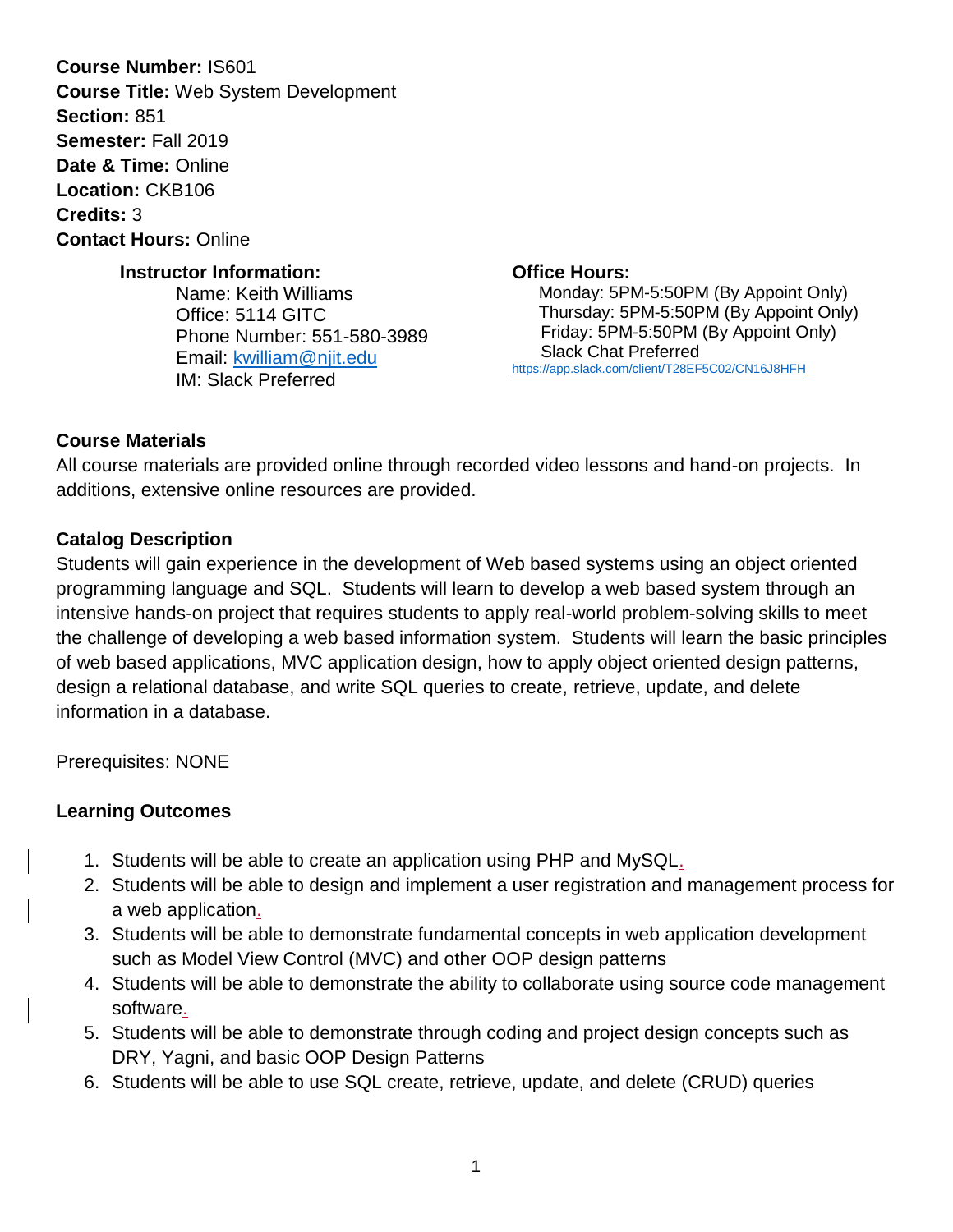## **Developing Technical Confidence**

A major objective of this course is to expose students to current software development technologies, so that students develop problem solving skills that will help develop technical confidence. Students gain this through Internet research and developing a process to isolate, identify, and seek solutions to problems by using a Internet search engine.

| <b>Grading Category Weights</b>    | <b>Grading Scale</b>         | $C: 70 - 77$ |
|------------------------------------|------------------------------|--------------|
| 4 Mini Projects: 60%               | $A: 90 - 100$<br>$F: 0 - 59$ |              |
| Homework: 10%                      | $B + 88 - 89$                |              |
| Final Project: 20%                 | <b>B</b> : 80 - 87           |              |
| Participation / Participation: 10% | $C_{+}$ : 78-79              |              |

Incompletes are only given for documented medical or personal issues.

#### **Late Grading policy**

- **A.** No free late days for projects. 20% off from full credits per day late. (e.g. if you were late for one day, the instructor would start grading your work at 80%).
- **B.** Quizzes will be graded to 0 automatically if you do not finish them on time.
- **C.** You will receive 0 for any missed exams. If you know you will not be in the day of exams, please inform the instructor at least a week beforehand to make alternative arrangements. There will be no make-up exams.

### **Attendance / Participation**

Attendance in face to face classes will be taken for each class meeting. Attendance is worth 10% of your final grade. Students who miss 3 or more will receive a 'F'. Attendance in online classes is determined by participation through Slack

### **Academic Integrity Policy**

My expectation is that each person will complete original work for this course and will not copy from fellow students or tutorials online. It is OK to refer to tutorials online; however, you will be considered in violation of the NJIT honor code by submitting work found online. Any violations of the honor code will be referred to the Dean of Students for investigation and possible disciplinary action.

Every assignment/project is a 'home-mini-exam.' The NJIT Honor Code will be strictly upheld. Students found cheating/collaborating/plagiarizing will be immediately referred to the Dean of Students and the NJIT Committee on Professional Conduct and subject to possible Disciplinary Probation, a permanent marking on the record, possible dismissal and a grade of 'F' in the course. All submitted assignments are carefully checked for similarities, and plagiarism and guilty students will be identified and referred to the Dean of Students for disciplinary action.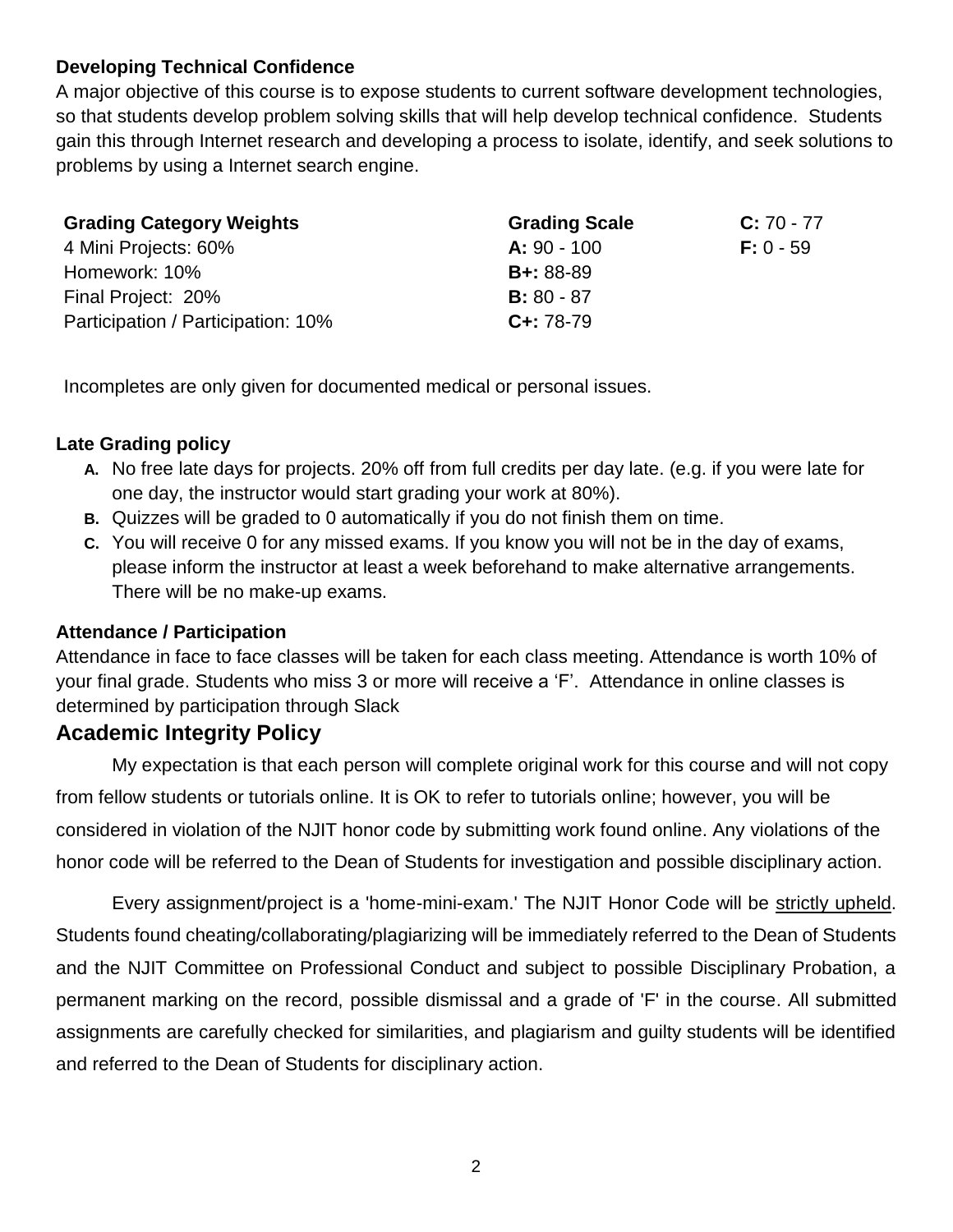Use of file sharing sites such are CourseHero.com is strictly forbidden. Students either posting or using these sites will be referred to the Dean of Students for disciplinary action and/or copyright infringement prosecution.

**This is your only warning**. Cheating is not worth it - you may not only fail this course, but also be suspended or expelled from NJIT. THE INSTRUCTOR RESERVES THE RIGHT TO REQUIRE REMOTE EXAM PROCTORING SOFTWARE SUCH AS RESPONDUS.

For more information about the NJIT honor code, you should refer to this document:

<http://www.njit.edu/doss/code-student-conduct-article-11-university-policy-academic-integrity/>

<http://www.njit.edu/academics/pdf/academic-integrity-code.pdf>

## **TENTATIVE CLASS SCHEDULE – Subject to Change**

| <b>Meeting</b><br><b>Week</b> | <b>Topics</b>                                        | <b>Assignment Due During this</b><br><b>Week</b> |
|-------------------------------|------------------------------------------------------|--------------------------------------------------|
|                               | Introduction of tools we use in this course:         |                                                  |
|                               | <b>Install Virtualbox and PHPStorm;</b><br>$\bullet$ |                                                  |
|                               | <b>Introduction to Heroku;</b><br>$\bullet$          |                                                  |
| 1(1/9/19)                     | A brief to Git and GitHub.                           |                                                  |
| $\overline{2}$                | <b>HTML Forms and Bootstrap</b><br>$\bullet$         | Homework 1                                       |
|                               | <b>Introduction to PHP basic:</b>                    | Homework 2 & 3                                   |
|                               | <b>Basic syntax;</b>                                 |                                                  |
|                               | Variable types;                                      |                                                  |
| 3                             | <b>Constant types.</b><br>$\bullet$                  |                                                  |